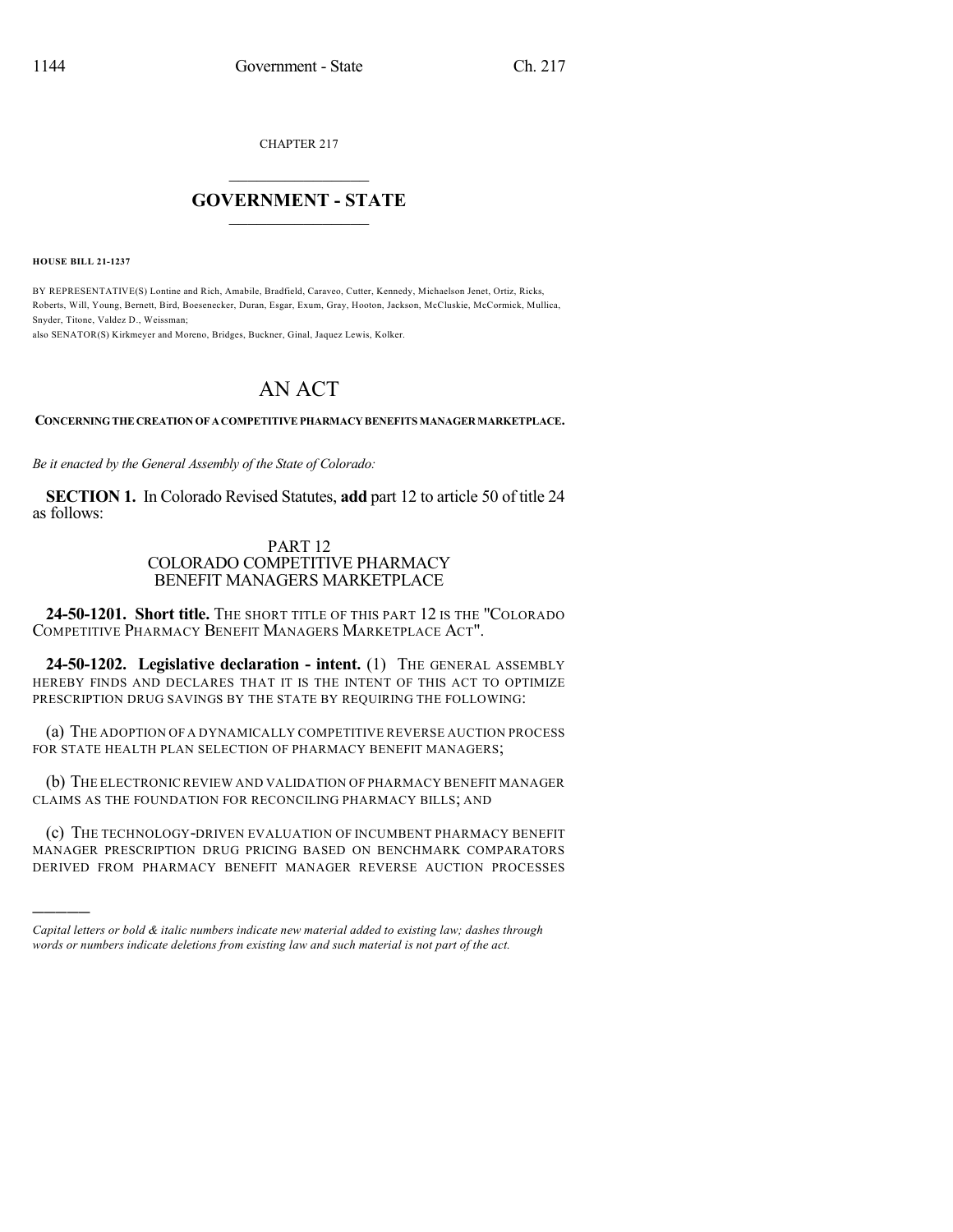CONDUCTED IN THE UNITED STATES OVER THE PREVIOUS TWELVE MONTHS.

**24-50-1203. Definitions.** AS USED IN THIS PART 12, UNLESS THE CONTEXT OTHERWISE REQUIRES:

(1) "AWP" MEANS AVERAGE WHOLESALE PRICE.

(2) "DEPARTMENT" MEANS THE DEPARTMENT OF PERSONNEL.

(3) "GNC" MEANS GUARANTEED NET COST.

(4) "MARKET CHECK" MEANS A TECHNOLOGY-DRIVEN EVALUATION OF AN INCUMBENT PBM'S PRESCRIPTION DRUG PRICING BASED ON BENCHMARK COMPARATORS DERIVED FROM PBMREVERSE AUCTION PROCESSES CONDUCTED IN THE UNITED STATES OVER THE PREVIOUS TWELVE MONTHS.

(5) "NADAC" MEANS NATIONAL AVERAGE DRUG ACQUISITION COST.

(6) "NIST" MEANS NATIONAL INSTITUTE OF STANDARDS AND TECHNOLOGY.

(7) "PARTICIPANT BIDDING AGREEMENT" MEANS AN ONLINE AGREEMENT THAT DETAILS COMMON DEFINITIONS,PRESCRIPTION DRUG CLASSIFICATIONS,RULES,DATA ACCESS AND USE RIGHTS, AND OTHER OPTIMAL CONTRACT TERMS BENEFITTING THE STATE THAT ALL PBM BIDDERS MUST ACCEPT AS A PREREQUISITE FOR PARTICIPATION IN A PBM REVERSE AUCTION.

(8) "PHARMACY BENEFIT MANAGER" OR "PBM" MEANS A PERSON, BUSINESS, OR OTHER ENTITY THAT, PURSUANT TO A CONTRACT WITH A HEALTH CARE SERVICE PLAN, MANAGES, IN WHOLE OR THROUGH A COORDINATION OF SERVICE PROVIDERS, THE PRESCRIPTION DRUG COVERAGE PROVIDED BY THE HEALTH CARE SERVICE PLAN, INCLUDING, BUT NOT LIMITED TO, THE PROCESSING AND PAYMENT OF CLAIMS FOR PRESCRIPTION DRUGS, THE PERFORMANCE OF DRUG UTILIZATION REVIEW, THE PROCESSING OF PRIOR AUTHORIZATION REQUESTS FOR SPECIFIED DRUGS, THE ADJUDICATION OF APPEALS OR GRIEVANCES RELATED TO PRESCRIPTION DRUG COVERAGE, CONTRACTING WITH NETWORK PHARMACIES, AND CONTROLLING THE COST OF COVERED PRESCRIPTION DRUGS.

(9) "PBM REVERSE AUCTION" MEANS AN AUTOMATED, TRANSPARENT, AND DYNAMICALLY COMPETITIVE BIDDING PROCESS CONDUCTED ONLINE THAT STARTS WITH AN OPENING ROUND OF BIDS AND ALLOWS QUALIFIED PBM BIDDERS TO COUNTER-OFFER A LOWER PRICE FOR AS MANY ROUNDS OF BIDDING AS DETERMINED BY THE DEPARTMENT FOR A MULTIPLE HEALTH PLAN PRESCRIPTION DRUG PURCHASING GROUP.

(10) "PRICE" MEANS THE PROJECTED COST OF A PBM OFFER OR BID FOR PROVIDING PRESCRIPTION DRUG BENEFITS PURSUANT TO THIS PART 12, TO ENABLE DIRECT COMPARISON OF THE COMPARABLY CALCULATED COSTS OF COMPETINGPBM PROPOSALS OVER THE DURATION OF THE PBM SERVICES CONTRACT.

(11) "REAL-TIME" MEANS WITHIN NO MORE THAN ONE HOUR.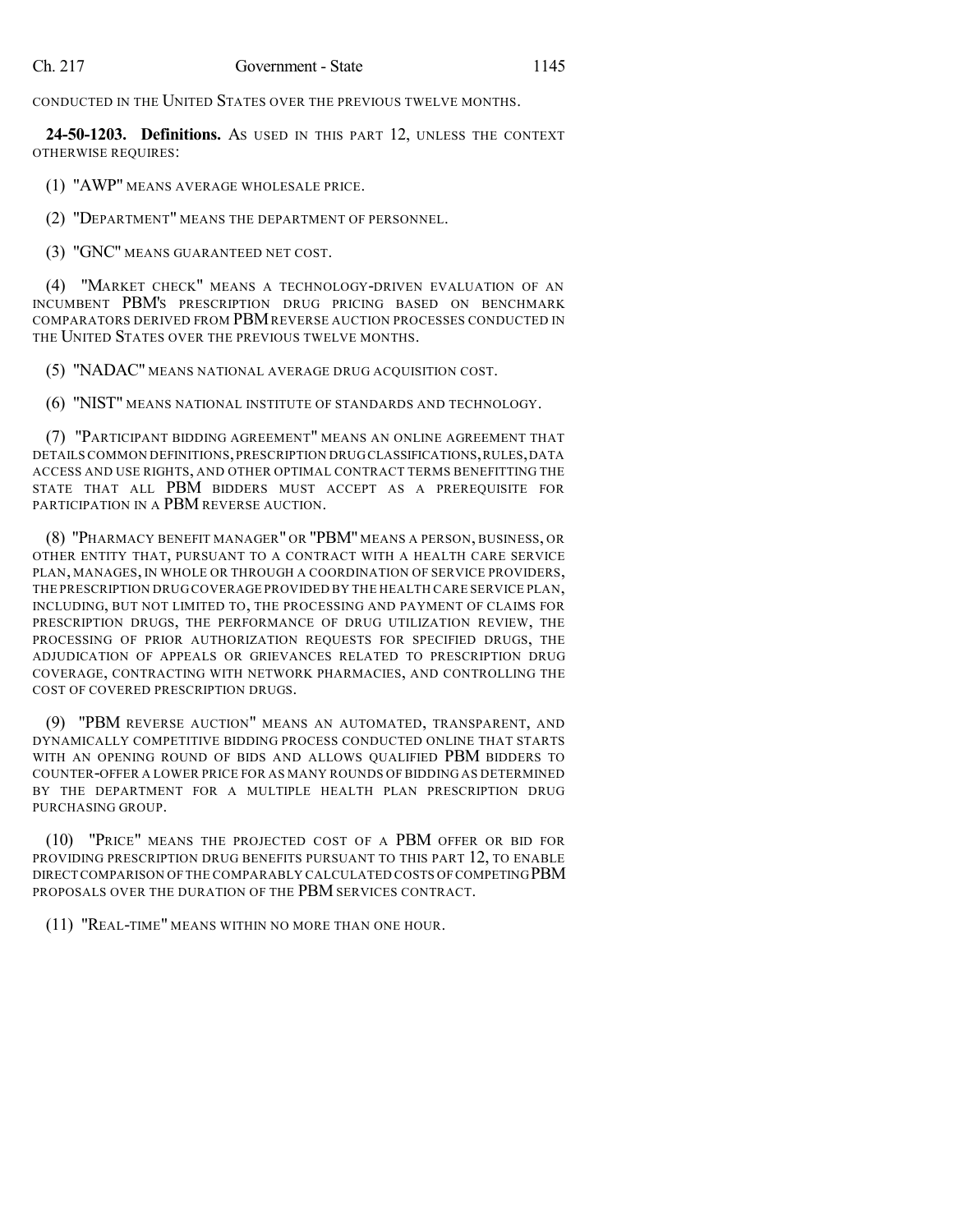(12) "SELF-FUNDED PRIVATE SECTOR HEALTH PLAN" MEANS ANY SELF-FUNDED PRIVATE SECTOR EMPLOYER OR MULTI-EMPLOYER HEALTH PLAN.

(13) "SELF-FUNDED PUBLIC SECTOR HEALTH PLAN" MEANS ANY GROUP BENEFIT PLAN PROVIDED PURSUANT TO THE "STATE EMPLOYEES GROUP BENEFITS ACT", PART 6 OF THIS ARTICLE 50; ANY STATE-FUNDED HEALTH PLAN OR SELF-FUNDED COUNTY,MUNICIPAL,OR OTHER LOCAL GOVERNMENT EMPLOYEE HEALTH PLAN;AND ANY PUBLIC SCHOOL EMPLOYEE HEALTH PLAN, HEALTH PLAN OF THE UNIVERSITY OF COLORADO,COLORADO PUBLIC FOUR-YEAR COLLEGE, OR COLORADO COMMUNITY COLLEGE SYSTEM.

(14) "SOC 2" MEANS SERVICE ORGANIZATION CONTROL 2.

**24-50-1204. Competitive pharmacy benefit manager - contract requirements.** (1) CONSISTENT WITH THE "PROCUREMENT CODE", ARTICLES 101 TO 112 OF THIS TITLE 24, AND NOTWITHSTANDING ANY OTHER PROVISION OF LAW, THE DEPARTMENT SHALL ENTER INTO A CONTRACT FOR THE SERVICES OF A PHARMACY BENEFIT MANAGER FOR THE ADMINISTRATION OF BENEFITS UNDER THE "STATE EMPLOYEES GROUP BENEFITS ACT", PART 6 OF THIS ARTICLE 50, IN A TRANSPARENT, ONLINE, AND DYNAMICALLY COMPETITIVE PROCESS AND IN THE MANNER SPECIFIED IN THIS SECTION.

(2) PRIOR TO NOVEMBER 1, 2022, THE DEPARTMENT SHALL PROCURE, THROUGH THE SOLICITATION OF PROPOSALS FROM QUALIFIED PROFESSIONAL SERVICES VENDORS,THE FOLLOWINGPRODUCTS AND SERVICESBASED ON PRICE,CAPABILITIES, AND OTHER FACTORS DEEMED RELEVANT BY THE DEPARTMENT:

(a) A TECHNOLOGY PLATFORM WITH THE REQUIRED CAPABILITIES FOR CONDUCTING A PBM REVERSE AUCTION. THE DEPARTMENT SHALL ENSURE THAT THE TECHNOLOGY PLATFORM POSSESSES, AT A MINIMUM, THE CAPACITY TO:

(I) CONDUCT AN AUTOMATED, ONLINE, REVERSE AUCTION OF PBM SERVICES USING A SOFTWARE APPLICATION AND HIGH-PERFORMANCE DATA INFRASTRUCTURE TO INTAKE, CLEANSE, AND NORMALIZE PBM DATA WITH DEVELOPMENT METHODS AND INFORMATION SECURITY STANDARDS THAT HAVE BEEN VALIDATED BY RECEIVING SOC 2 AND NIST CERTIFICATION OR SUCCESSOR INFORMATION TECHNOLOGY SECURITY CERTIFICATIONS, AS IDENTIFIED BY THE OFFICE OF INFORMATION TECHNOLOGY;

(II) AUTOMATE REPRICING OF DIVERSE AND COMPLEX PBMPRESCRIPTION DRUG PRICING PROPOSALS TO ENABLE DIRECT COMPARISON OF THE COMPARABLY CALCULATED COSTS TO THE STATE OF PBM BIDS USING ONE HUNDRED PERCENT OF ANNUAL PRESCRIPTION DRUG CLAIMS DATA AVAILABLE FOR STATE-FUNDED HEALTH PLANS OR A MULTIPLE HEALTH PLAN PRESCRIPTION DRUG PURCHASING GROUP AND USING CODE-BASED CLASSIFICATION OF DRUGS FROM NATIONALLY ACCEPTED DRUG SOURCES;

(III) SIMULTANEOUSLY EVALUATE, IN REAL-TIME, DIVERSE AND COMPLEX MULTIPLE PROPOSALS FROM FULL SERVICE PBMS, INCLUDING AWP, GNC, AND NADAC PRICING MODELS, AS WELL AS PROPOSALS FROM PHARMACY BENEFIT ADMINISTRATORS AND SPECIALTY DRUG AND REBATE CARVE OUT SERVICE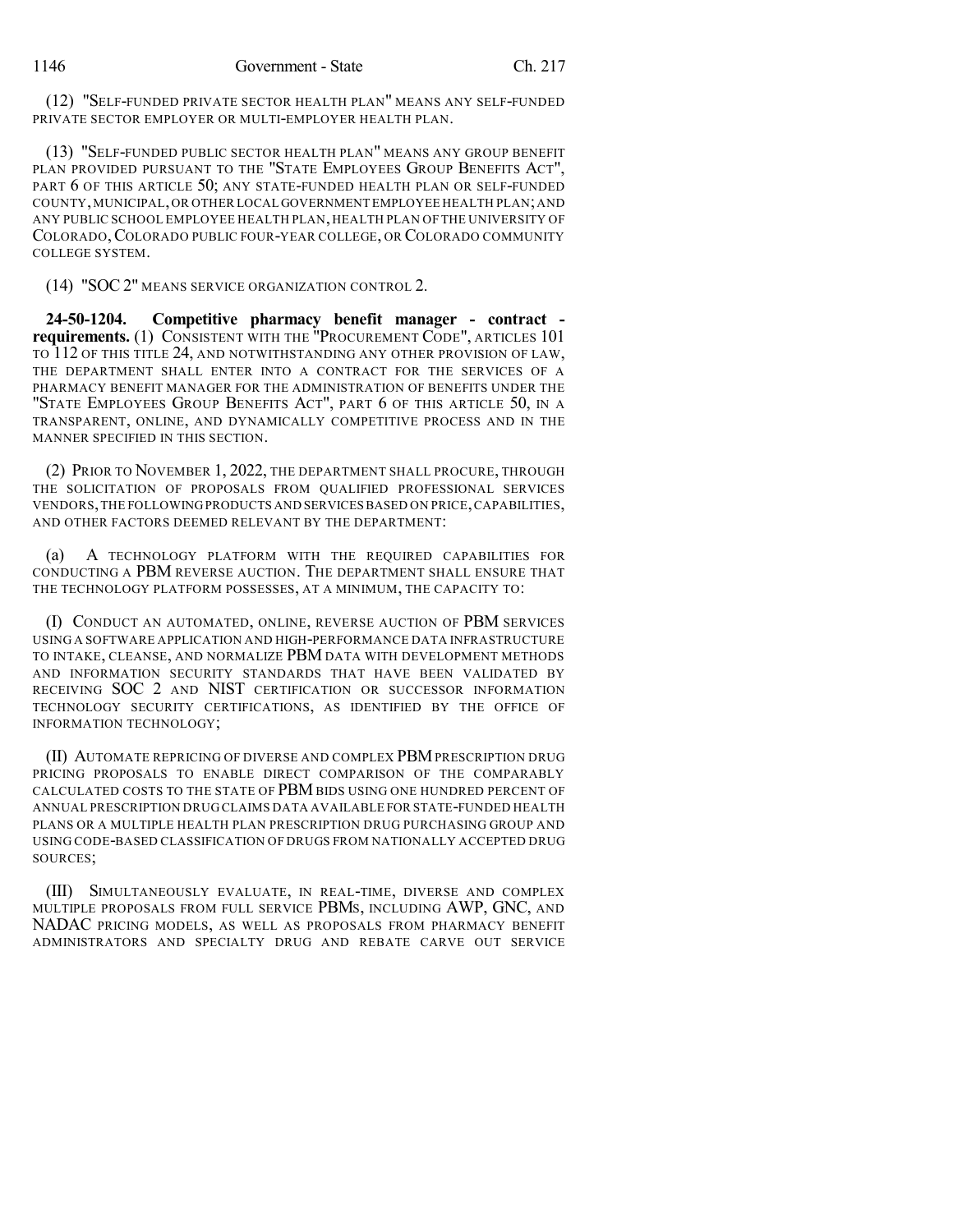PROVIDERS;

(IV) PRODUCE AN AUTOMATED REPORT AND ANALYSIS OF PBMBIDS, INCLUDING THE RANKING OF PBM BIDS BASED ON THE COMPARATIVE COSTS AND QUALITATIVE ASPECTS OF THE BIDS WITHIN A ONE-HOUR PERIOD FOLLOWING THE CLOSE OF EACH ROUND OF REVERSE AUCTION BIDDING; AND

(V) PERFORM REAL-TIME, ELECTRONIC, LINE-BY-LINE, CLAIM-BY-CLAIM REVIEW OF ONE HUNDRED PERCENT OF INVOICED PBM PRESCRIPTION DRUG CLAIMS, AND IDENTIFY ALL DEVIATIONS FROM THE SPECIFIC TERMS OF THE PBM SERVICES CONTRACT RESULTING FROM THE RESERVE AUCTION PROCESS; AND

(b) RELATED SERVICES FROM THE OPERATOR OF THE TECHNOLOGY PLATFORM IDENTIFIED IN SUBSECTION  $(2)(a)$  of this section, which shall include, at a MINIMUM:

(I) EVALUATION OF THE QUALIFICATIONS OF PBM BIDDERS;

(II) ONLINE AUTOMATED REVERSE AUCTION SERVICES TO SUPPORT THE DEPARTMENT IN COMPARING THE PRICING FOR THE PBM PROCUREMENT; AND

(III) RELATED PROFESSIONAL SERVICES.

(3) THE DEPARTMENT SHALL NOT AWARD A CONTRACT FOR PROCUREMENT OFTHE TECHNOLOGY PLATFORM AND TECHNOLOGY OPERATOR SERVICES TO A VENDOR THAT IS A PBM OR A VENDOR THAT IS MANAGED BY OR A SUBSIDIARY OR AFFILIATE OF A PBM.

(4) THE VENDOR AWARDED THE CONTRACT BY THE DEPARTMENT SHALL NOT OUTSOURCE ANY PART OF THE PBM REVERSE AUCTION OR THE AUTOMATED, REAL-TIME,ELECTRONIC,LINE-BY-LINE,CLAIM-BY-CLAIM REVIEW OFINVOICED PBM PRESCRIPTION DRUG CLAIMS.

(5) WITH TECHNICAL ASSISTANCE AND SUPPORT PROVIDED BY THE TECHNOLOGY PLATFORM OPERATOR, THE DEPARTMENT SHALL SPECIFY THE TERMS OF THE PARTICIPANT BIDDING AGREEMENT. THE TERMS OF THE PARTICIPANT BIDDING AGREEMENT SHALL NOT BE MODIFIED EXCEPT BY SPECIFIC CONSENT OF THE DEPARTMENT.

(6) (a) THE TECHNOLOGY PLATFORM USED TO CONDUCT THE REVERSE AUCTION SHALL BE REPURPOSED OVER THE DURATION OF THE PBM SERVICES CONTRACT AS AN AUTOMATED PHARMACY CLAIMS ADJUDICATION ENGINE TO PERFORM REAL-TIME, ELECTRONIC,LINE-BY-LINE,CLAIM-BY-CLAIM REVIEW OF ONE HUNDRED PERCENT OF INVOICED PBMPRESCRIPTION DRUG CLAIMS, AND IDENTIFY ALL DEVIATIONS FROM THE SPECIFIC TERMS OF THE PBM SERVICES CONTRACT.

(b) THE DEPARTMENT SHALL RECONCILE THE ELECTRONICALLY ADJUDICATED PHARMACY CLAIMS, AS DESCRIBED IN SUBSECTION  $(6)(a)$  OF THIS SECTION, WITH PBM INVOICES ON A MONTHLY OR QUARTERLY BASIS TO ENSURE THAT STATE PAYMENTS SHALL NOT EXCEED THE TERMS SPECIFIED IN ANY PBM SERVICES CONTRACT.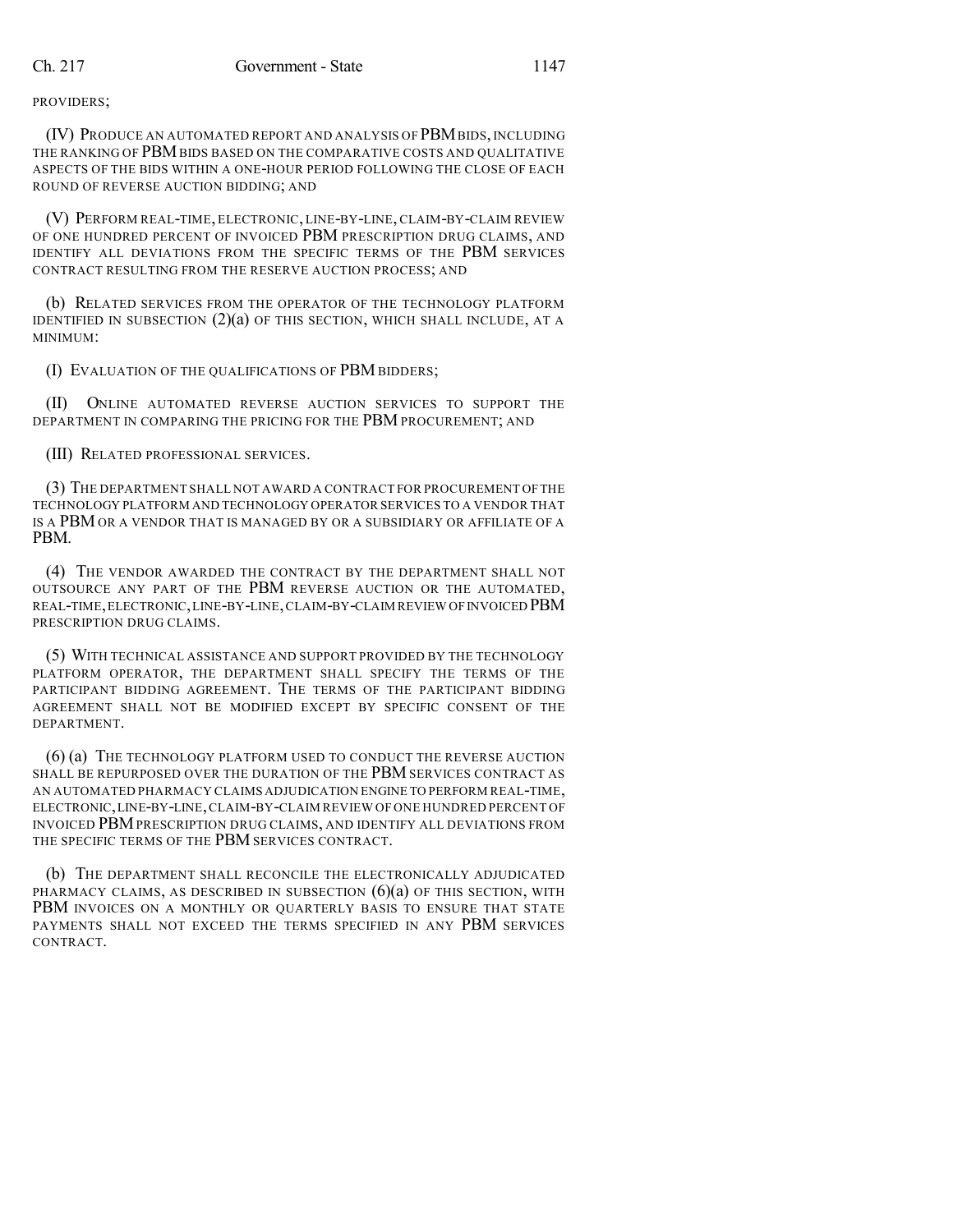1148 Government - State Ch. 217

(c) IF FOLLOWING STATE PAYMENT TO THE PBM ON THE BASIS OF SUCH RECONCILIATION, THE PBM ASSERTS THAT THE DEPARTMENT OR ITS AUTHORIZED REPRESENTATIVE HAS UNDERPAID ON THE AMOUNT OWED, THE PBM MAY SEEK RESOLUTION THROUGH A MUTUALLY ACCEPTABLE DISPUTE RESOLUTION PROCESS, WHICH THE PARTIES SHALL HAVE AGREED TO PREVIOUSLY IN THE TERMS OF THEIR CONTRACT.

(7) (a) THE FIRST PBM REVERSE AUCTION SHALL BE COMPLETED AND THE PBM SERVICES CONTRACT SHALL BE AWARDED TO THE WINNING PBM WITH AN EFFECTIVE DATE OF JULY 1, 2023. SUBSEQUENT CONTRACTS MUST BE AWARDED NO LATER THAN THREE MONTHS PRIOR TO TERMINATION OR EXPIRATION OF THE CURRENT  $\rm PBM$ SERVICES CONTRACT FOR A COVERED GROUP, SUCH AS THE STATE EMPLOYEES BENEFITS GROUP, THAT INCLUDES ONLY ACTIVE EMPLOYEES AND DEPENDENTS, BUT DOES NOT INCLUDE RETIREE PARTICIPANTS IN A MEDICARE PART D EMPLOYER GROUP WAIVER PROGRAM PURSUANT TO THE "MEDICARE PRESCRIPTION DRUG, IMPROVEMENT, AND MODERNIZATION ACT OF 2003", PUB.L. 108-173.

(b) IN THE EVENT AN ELIGIBLE COVERED GROUP THAT INCLUDES RETIREE PARTICIPANTS IN A PART DEMPLOYER GROUP WAIVER PROGRAM PURSUANT TO THE "MEDICARE PRESCRIPTION DRUG, IMPROVEMENT, AND MODERNIZATION ACT OF 2003", PUB.L. 108-173, OPTS TO USE THE PROCESSES AND PROCEDURES SET FORTH IN THIS PART 12,THE RELEVANT PBMREVERSE AUCTION SHALL BE COMPLETED AND THE PBM SERVICES CONTRACT SHALL BE AWARDED TO THE WINNING PBM NO LATER THAN SIX MONTHS PRIOR TO TERMINATION OR EXPIRATION OF THE PBM SERVICES CONTRACTCURRENTLY COVERINGTHE RETIREE EMPLOYER GROUP WAIVER PROGRAM PARTICIPANTS.

(8) THE DEPARTMENT MAY PERFORM A MARKET CHECK FOR PROVIDING PBM SERVICES DURING THE TERM OF THE CURRENT PBM SERVICES CONTRACT, WHICH SHALL BE A TECHNOLOGY-DRIVEN EVALUATION OF THE INCUMBENT PBM'S PRESCRIPTION DRUGPRICING BASED ON BENCHMARK COMPARATORS DERIVED FROM PBM REVERSE AUCTION PROCESSES CONDUCTED IN THE UNITED STATES OVER THE PREVIOUS TWELVE MONTHS IN ORDER TO ENSURE CONTINUING COMPETITIVENESS OF INCUMBENT PRESCRIPTION DRUG PRICING OVER THE LIFE OF A PBM SERVICES CONTRACT.

(9) TO ENSURE THAT THE DEPARTMENT DOES NOT INCUR ADDITIONAL EXPENDITURES ASSOCIATED WITH CONDUCT OF THE PBM REVERSE AUCTION, ONGOING ELECTRONIC REVIEW AND VALIDATIONS OF PBMCLAIMS, AND OPTIONAL PERIODIC MARKET CHECKS, THE DEPARTMENT SHALL IMPLEMENT A NO-PAY OPTION THAT OBLIGATES THE WINNING PBM, RATHER THAN THE STATE, TO PAY THE COST OF THE TECHNOLOGY PLATFORM AND RELATED TECHNOLOGY PLATFORM OPERATOR SERVICES BY ASSESSING THE PBMA PER-PRESCRIPTION FEE IN AN AMOUNT AGREED TO BY THE DEPARTMENT AND THE TECHNOLOGY OPERATOR AND REQUIRING THE PBM TO PAY THESE FEES TO THE TECHNOLOGY OPERATOR OVER THE DURATION OF THE PBM SERVICES CONTRACT. THE OBLIGATION OF THE WINNING PBM TO PAY THE PER-PRESCRIPTION FEES SHALL BE INCORPORATED AS A TERM OF THE PARTICIPANT BIDDING AGREEMENT AND THE PBM SERVICES CONTRACT AWARDED TO THE PBM REVERSE AUCTION WINNER.

(10) (a) THE PROCESSES AND PROCEDURES SET FORTH IN THIS PART 12 APPLY TO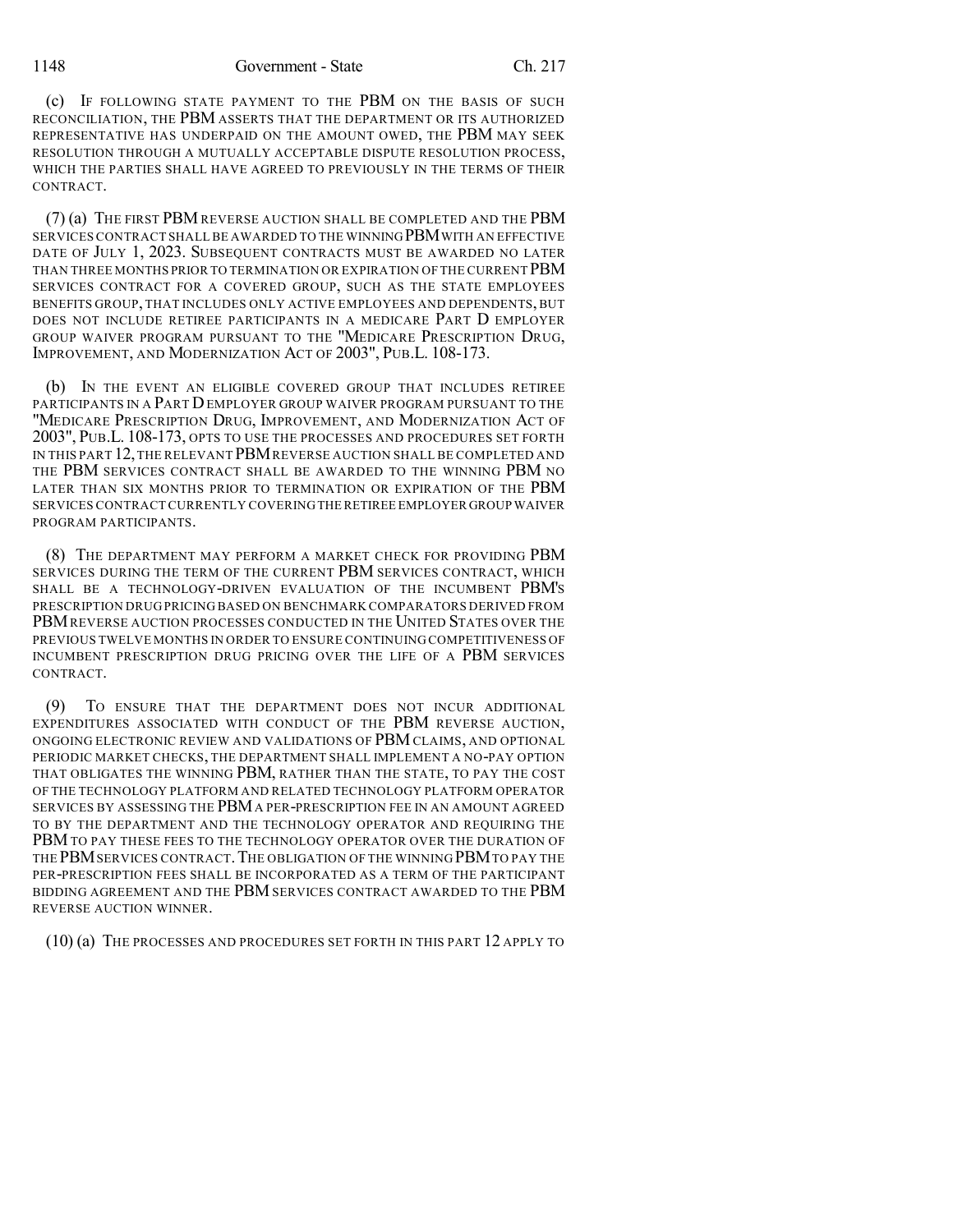GROUP BENEFIT PLANS PROVIDED PURSUANT TO THE "STATE EMPLOYEES GROUP BENEFITS ACT", PART 6 OF THIS ARTICLE 50. THIS PART 12 SHALL NOT APPLY IN THE CASE OF A NONPROFIT,NONGOVERNMENTAL HEALTH MAINTENANCE ORGANIZATION WITH RESPECT TO MANAGED CARE PLANS THAT PROVIDE A MAJORITY OF COVERED PROFESSIONAL SERVICES THROUGH A SINGLE CONTRACTED MEDICAL GROUP.

(b) ANY OTHER SELF-FUNDED PUBLIC SECTOR HEALTH PLAN MAY USE THE PROCESSES AND PROCEDURES SET FORTH IN THIS PART 12 INDIVIDUALLY, COLLECTIVELY, OR AS A JOINT PURCHASING GROUP WITH THE GROUP BENEFIT PLANS PROVIDED PURSUANT TO THE "STATE EMPLOYEES GROUP BENEFITS ACT", PART 6 OF THIS ARTICLE 50.

(c) (I) AFTER COMPLETION OF THE FIRST PBM REVERSE AUCTION, SELF-FUNDED PRIVATE SECTOR HEALTH PLANS WITH SUBSTANTIAL PARTICIPATION BY COLORADO EMPLOYEES AND THEIR DEPENDENTS SHALL HAVE THE OPTION TO PARTICIPATE IN A JOINT PURCHASING POOL WITH STATE EMPLOYEES FOR SUBSEQUENT PBM REVERSE AUCTIONS.

(II) THE GROUP BENEFIT PLANS PROVIDED PURSUANT TO THE "STATE EMPLOYEES GROUP BENEFITS ACT", PART 6 OF THIS ARTICLE 50, AND ANY SELF-FUNDED PUBLIC SECTOR HEALTH PLANS OR SELF-FUNDED PRIVATE SECTOR HEALTH PLANS THAT OPT TO PARTICIPATE WITH THE STATE EMPLOYEES GROUP BENEFITS PLAN IN A JOINT PBM REVERSE AUCTION PURCHASING POOL SHALL RETAIN FULL AUTONOMY OVER DETERMINATION OF THEIR RESPECTIVE PRESCRIPTION DRUG FORMULARIES AND PHARMACY BENEFIT DESIGNS AND SHALL NOT BE REQUIRED TO ADOPT A COMMON PRESCRIPTION DRUG FORMULARY OR COMMON PRESCRIPTION PHARMACY BENEFIT DESIGN. ANY SUCH ENTITY OR PURCHASING GROUP SHALL AGREE, BEFORE PARTICIPATING IN THE PBM REVERSE AUCTION, TO ACCEPT THE PRESCRIPTION DRUG PRICING PLAN THAT IS SELECTED THROUGH THE PBM REVERSE AUCTION PROCESS.

(III) ANY PBM PROVIDING SERVICES TO THE DEPARTMENT, TO SELF-FUNDED PUBLIC SECTOR HEALTH PLANS,OR TO SELF-FUNDED PRIVATE SECTOR HEALTH PLANS AS DESCRIBED IN THIS SECTION SHALL PROVIDE THE DEPARTMENT AND THE PLAN ACCESS TO COMPLETE PHARMACY CLAIMS DATA NECESSARY TO CONDUCT THE REVERSE AUCTION AND CARRY OUT THEIR ADMINISTRATIVE AND MANAGEMENT DUTIES.

(11) NOTWITHSTANDING SECTION 24-50-1204 (1), THE DEPARTMENT MAY ELECT TO VACATE THE OUTCOME OF A PBM REVERSE AUCTION IF THE LOWEST COST PBM BID IS NOT LESS THAN THE PROJECTED COST TREND FOR THE INCUMBENT PBM CONTRACT AS VERIFIED BY THE DEPARTMENT. THE DEPARTMENT MAY UTILIZE A CONSULTANT TO MAKE THE VERIFICATION. THE COST TREND SHALL BE PROJECTED BY THE TECHNOLOGY PLATFORM OPERATOR USING INDUSTRY-RECOGNIZED DATA SOURCES AND IS SUBJECT TO REVIEW AND APPROVAL BY THE DEPARTMENT IN ADVANCE OF THE REVERSE AUCTION. METHODOLOGY MUST BE APPLIED CONSISTENTLY IN PROJECTION OF COST AND SAVINGS TO THE STATE WITH REGARD TO THE INCUMBENT PBMCONTRACT AND COMPETING PBMREVERSE AUCTION BIDS.